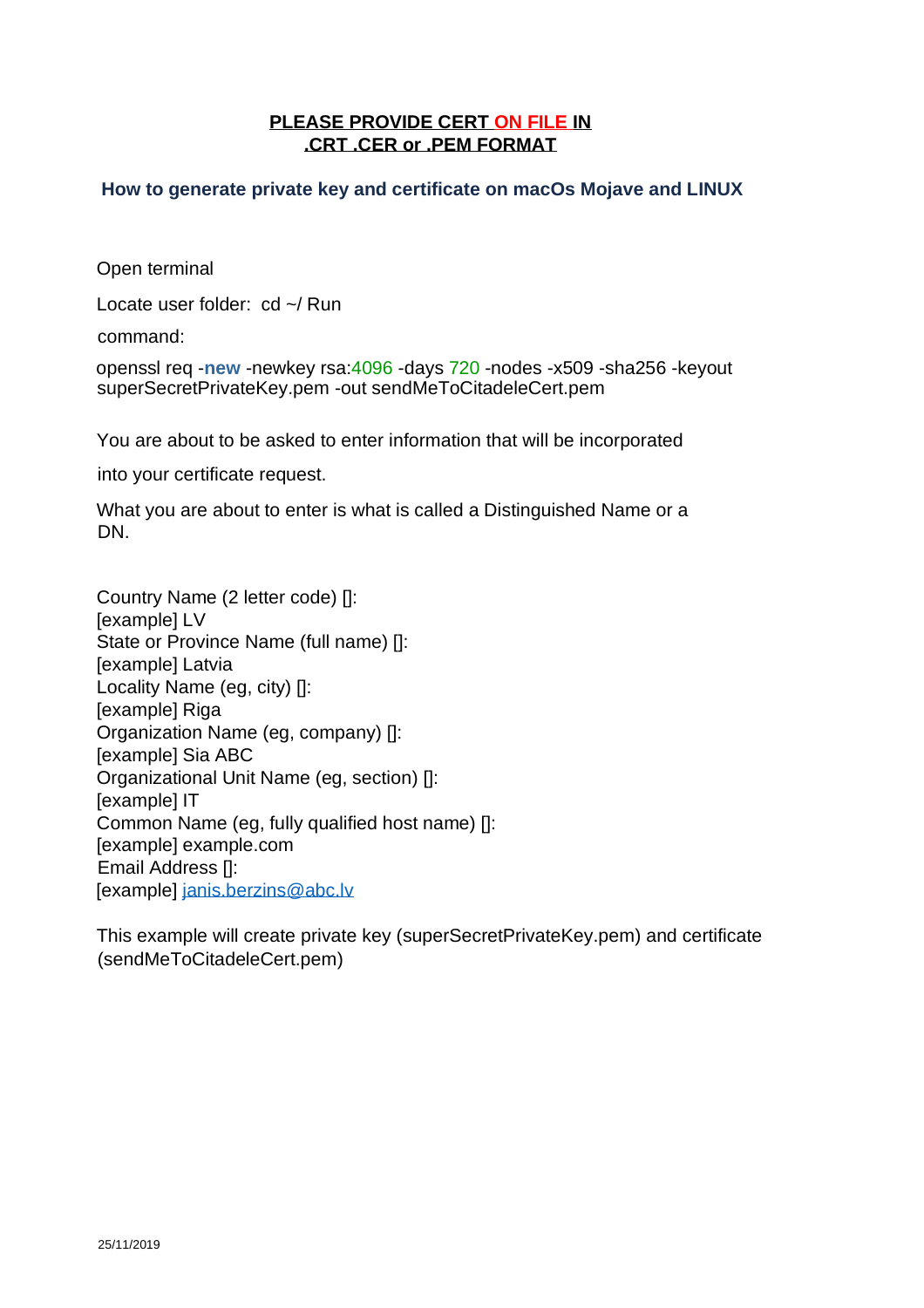## **How to generate public key (certificate) using Java kyetool (Windows)**

Instruction and short description about certificate generation uisng Java keytool you may found here:

http://docs.oracle.com/javase/7/docs/technotes/tools/solaris/keytool.html

Citadele bank requirements:

| Algorithm:                 | SHA256withRSA |
|----------------------------|---------------|
| Public key code algorithm: | <b>RSA</b>    |
| Public key lengh:          | 4096          |
| Max validation:            | 2 years       |

## **1. First step to generate sertificate**

Call the command line and sign the following request:

keytool -genkeypair -alias [the name of the certificate in the certificate store] -keyalg RSA -

keysize 4096 -sigalg SHA1withRSA -validity [sertificate validation days -keystore [sertificate store name ks]

| Internet<br>Internet Explorer   | <b>My Documents</b>                       |                                                                                                                           |
|---------------------------------|-------------------------------------------|---------------------------------------------------------------------------------------------------------------------------|
| E-mail<br>Lotus Notes           | My Recent Documents<br><b>My Pictures</b> |                                                                                                                           |
| Microsoft Office Word 2003      | My Music                                  |                                                                                                                           |
| Microsoft Office Excel 2003     | <b>My Computer</b><br>My Network Places   |                                                                                                                           |
| Adobe Reader XI                 | Control Panel                             |                                                                                                                           |
| Notepad                         | Set Program Access and<br>Defaults        |                                                                                                                           |
| Microsoft Office Access<br>2003 | Printers and Faxes                        | <b>Run</b>                                                                                                                |
| <b>BOO</b>                      | Help and Support                          | Type the name of a program, folder, document, or<br>$\frac{1}{2}$<br>Internet resource, and Windows will open it for you. |
| All Programs<br>D               | Search<br><b>Z</b> Run                    | V<br>cmd<br>Open:                                                                                                         |
|                                 | Shut Down<br>Log Off                      | Browse<br><b>OK</b><br>Cancel                                                                                             |

Example: keytool -genkeypair -alias DigilinkCert -keyalg RSA -keysize 4096 -sigalg -SHA256withRSA -validity 720 keystore DigilinkKeys.ks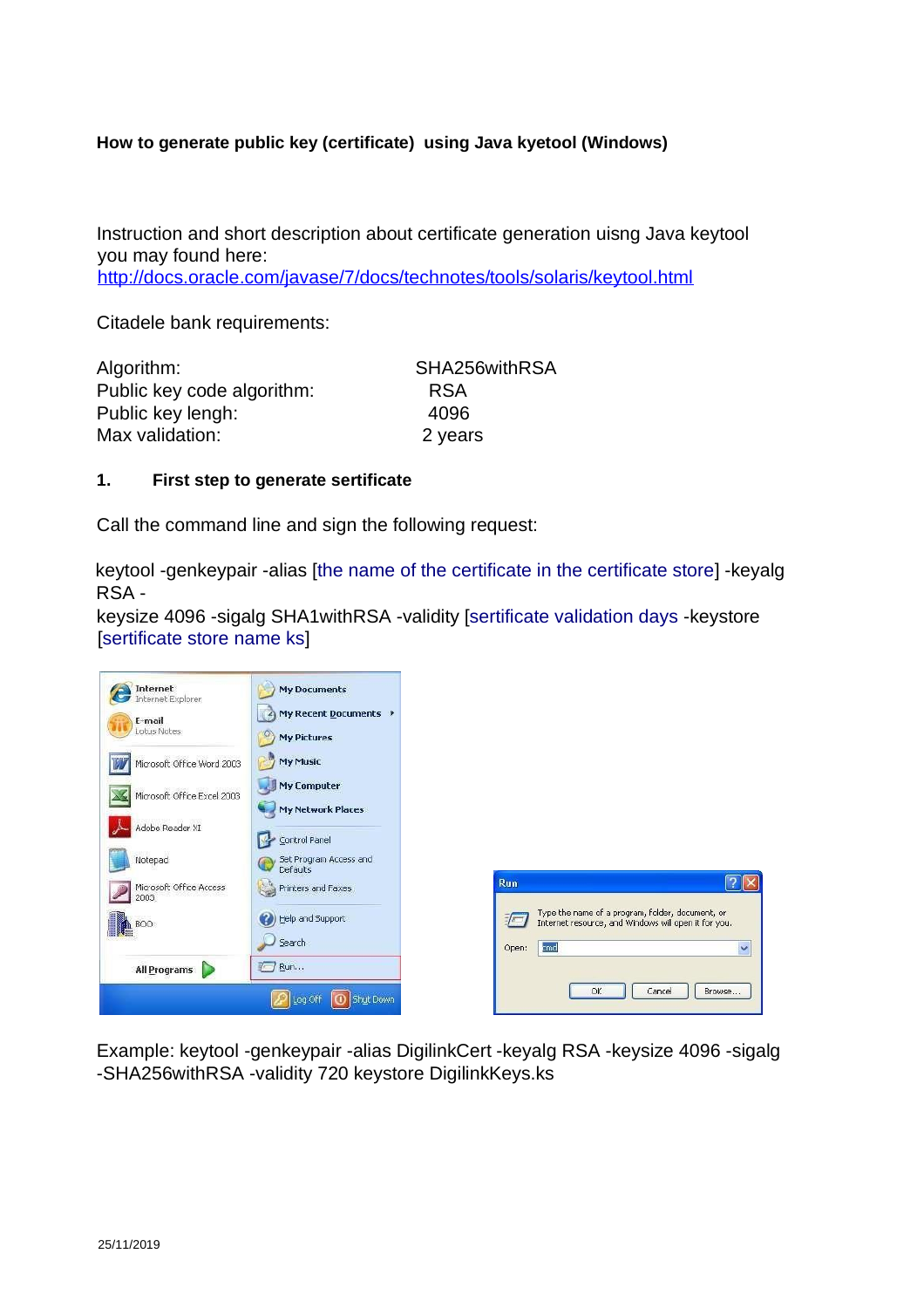

The program will prompt you to enter the information required to obtain a certificate –

Enter keystore password: \*\*\*\*\*\* Password of sertificate store (min 6 simbols) Re-enter new password: \*\*\*\*\*\* Repeat the password What is your first and last name? (name and surname) [Unknown]: Janis Berzins What is the name of your organizational unit? (department name) [Unknown]: IT What is the name of your organization? (company name) [Unknown]: SIA ABC What is the name of your City or Locality? (city) [Unknown]: Riga What is the name of your State or Province? (country) [Unknown]: Latvia What is the two-letter country code for this unit? (country code) [Unknown]: LV Is CN=Janis Berzins, OU=IT, O=SIA ABC, L=Riga, ST=Latvia, C=LV correct? (confirm your choise) [no]: yes (if all data are correct, accept YES)

Enter key password for <DigilinkCert> \*\*\*\*\*\* (set the password of certificate) (RETURN if same as keystore password): Re-enter new password: \*\*\*\*\*\* (repeat the password)

The result of this example will create a certificate repository for DigilinkKeys.ks and the certificate is stored there DigilinkCert.

**2. The next step is to export from the certificate the public key to be sent to the Bank. The Public Key is required by the Bank to verify the authenticity of messages (payment requests) received from the Company.**

To do this, type the following command:

keytool.exe -exportcert -alias [the previously created certificate name in the certificate store] -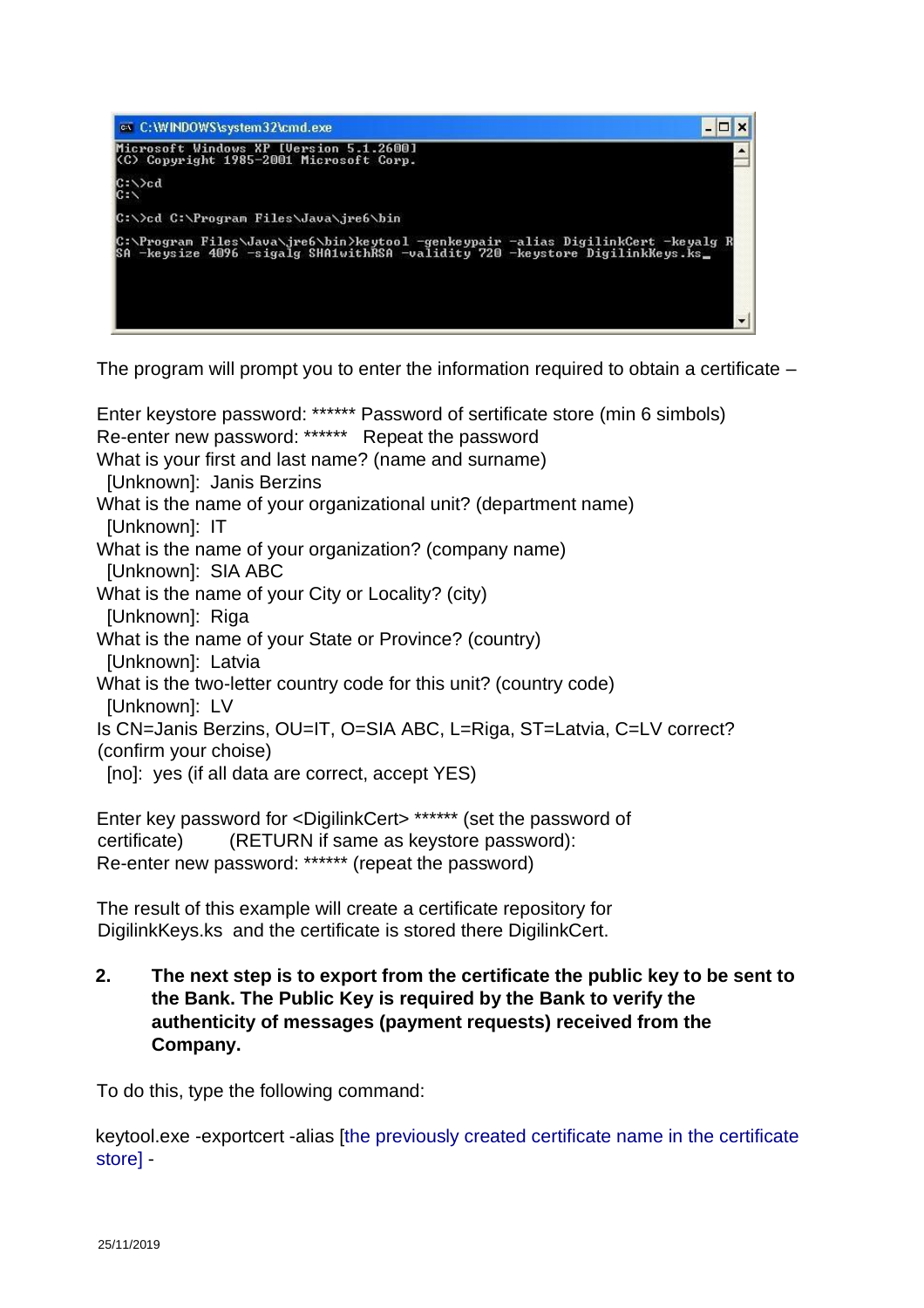file [The name of the exported key file.crt] -keystore [The name of the previously created certificate repository.ks] –rfc

Example:

keytool.exe -exportcert -alias DigilinkCert -file PublicKey.crt -keystore DigilinkKeys.ks -rfc

ex C:\WINDOWS\system32\cmd.exe  $\Box$ x C:\Program Files\Java\jre6\bin>keytool.exe -exportcert -alias DigilinkCert -file<br>PublicKey.crt -keystore DigilinkKeys.ks -rfc<br>Enter keystore password:<br>Certificate stored in file <PublicKey.crt> C:\Program Files\Java\jre6\bin> 

The program will ask you to enter the certificate store password that you created in step 1:

Enter keystore password: \*\*\*\*\*\*

Certificate stored in file <PublicKey.crt> - the certificate is currently exported to the PublicKey.crt file in the directory you are working in and can be sent to the Bank as an email attachment. If the certificate system does not allow sending, it must be archived.

Fails izskatās sekojoši:



PublicKey.crt Open fail the informtaion looks like this: